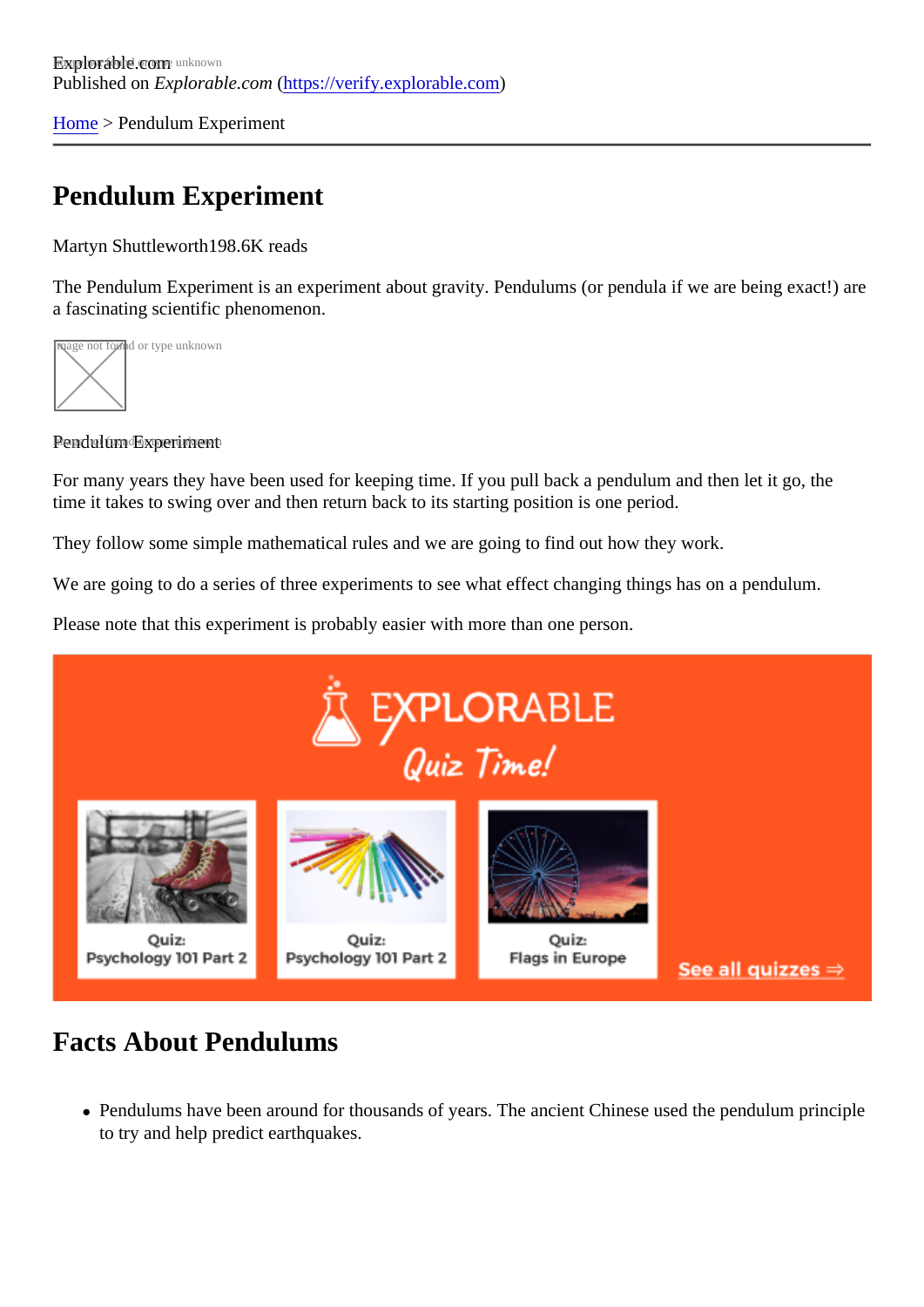- [Galileo Galile](https://verify.explorable.com/galileo-galilei)i[1] was the first European to really study pendulums and he discovered that their regularity could be used for keeping time, leading to the first clocks
- In 1656, the Dutch inventor and mathematician, Huygens, was the first man to successfully build an accurate clock.

## What You Will Need for the Pendulum Experiment

- A long piece of string, at least 1 meter long.
- One piece of metal wire to bend into a hook.
- Some nuts from a toolbox they must all be the same weight and must fit onto the hook.
- A large piece of paper to put behind the pendulum or a wall that nobody minds you drawing on.
- A pencil.
- Some tape.
- A stopwatch.

## Initial Setting Up the Pendulum Experiment

To do this experiment requires a little building work but nothing too complicated.

- 1. The pencil should be firmly taped to the top of the tabled, leaving about 4cm hanging over the edge.
- 2.

Next make a loop in your string to fit on the end of the pencil but do not make it too tight fitting.

3.

At the other end of your string tie your hook and slide one of the nuts onto the hook.

4.

Put your piece of card flat behind the pendulum and you are ready to go.

5.

Before performing the endulum experiment<sup>[2]</sup>, make sure that everything swings freely without sticking.

## Experiment One - Changing the Weight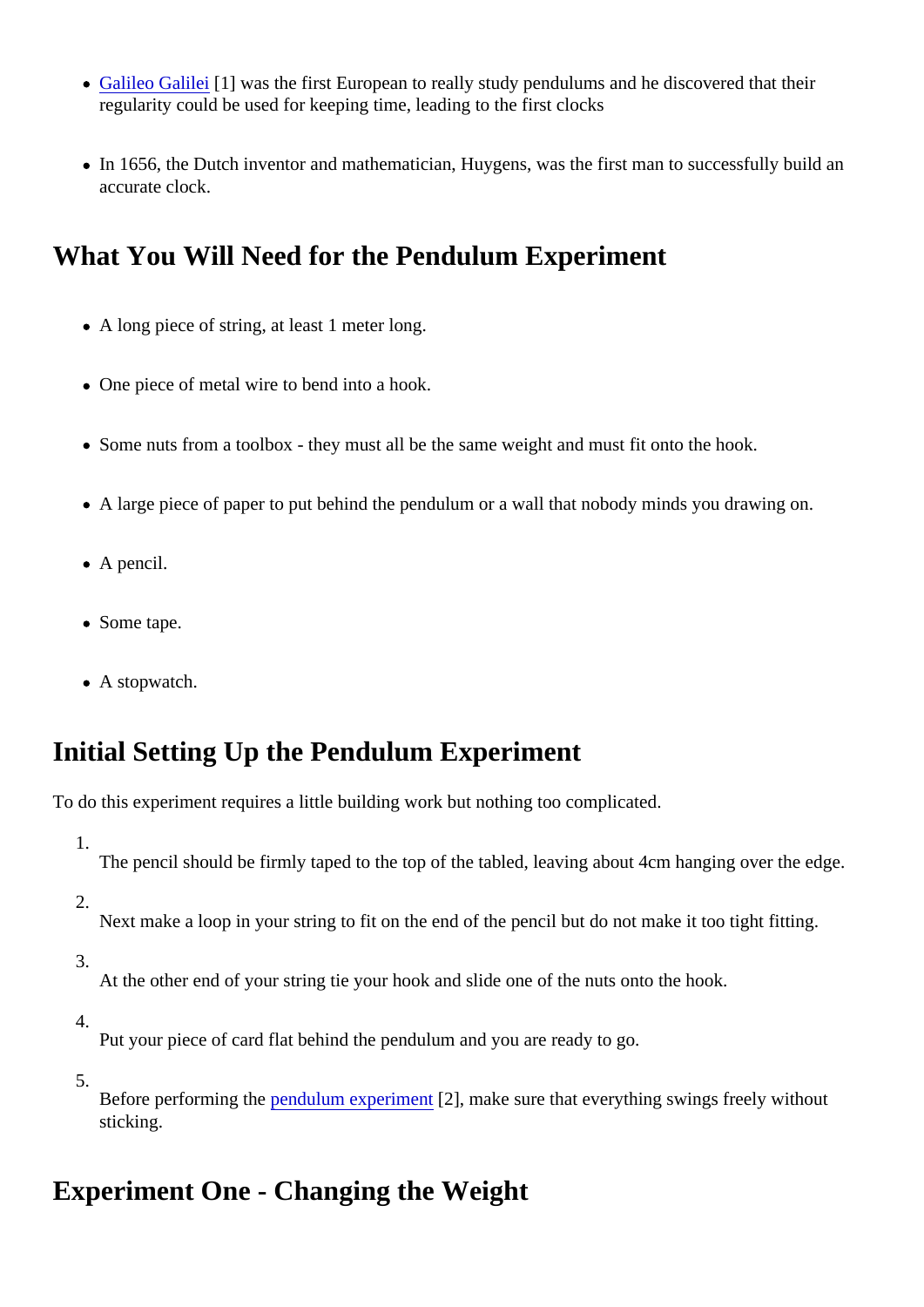In this experiment we are going to find out what effect changing the mass on the end of the string makes

1.

Take your string back about 40 - 50 cm. You must make a mark on the wall or your piece of paper to make sure that you let it go from the same place every time.

2.

As you let it go, start the stop-watch, and count the number of oscillations in one minute

3.

Repeat the experiment 5 times and calculate an average

4.

Put another weight on the hook

5.

Release the weight from exactly the same place. Calculate the period as before.

6.

Repeat 5 times and average the results

7.

Try the same procedure with after adding another weight

You may be surprised by your results!

# **Experiment Two - Changing the Angle**

1.

Go back to just one weight on the string

You have the results from the first mark in your last experiment so you can use these results again.

2.

Now, take the string back only about 20cm and make a mark as before

3.

Let go and count the number of periods for one minute

4.

Repeat 5 times and then work out an average

5.

Try exactly the same thing but now let go from 10cm.

What difference does the angle of swing make?

# **Experiment Three - Changing the Length of the String**

You already have your results from the first experiment and can use these again.